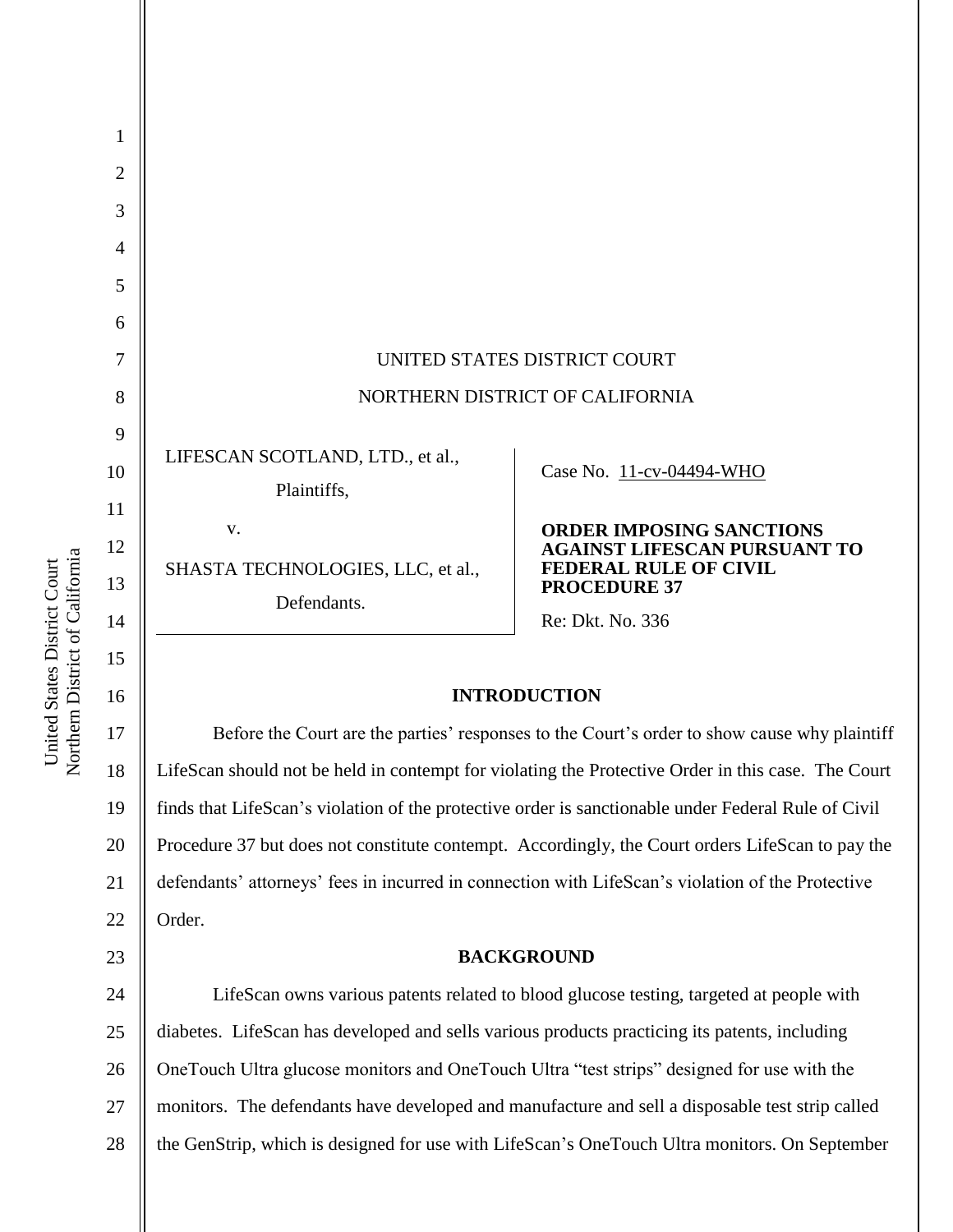9, 2011, LifeScan filed a patent infringement suit against the defendants, asserting that the Genstrip infringes on LifeScan's patents.

LifeScan learned the identity of two of the defendants' distributors through material the defendants designated "attorneys' eyes only," pursuant to the Protective Order governing the disclosure of confidential material in this case. Dkt. No. 336.<sup>1</sup> LifeScan used that information to mail the distributors letters advising them of a preliminary injunction entered against the defendants. The letters also implied that the distributors were themselves subject to the preliminary injunction, despite the absence of any evidence that the distributors were acting in concert with the defendants or were otherwise subject to Federal Rule of Civil Procedure 65(d), which provides that a preliminary injunction is binding only on the parties and those "who are in active concert or participation" with them and who receive notice of the preliminary injunction. The defendants assert that, as a result, they have been forced to buy back remaining inventory from the distributors and their commercial relationships have suffered.

On August 28, 2013, the Court ordered LifeScan to show cause why it should not be held in contempt for violating the Protective Order. The Court also ordered the defendants to provide the Court "the evidentiary basis for any monetary remedies sought." Dkt. No. 336 at 10. $<sup>2</sup>$ </sup>

20 22 24 LifeScan asserts that a finding of civil contempt is not warranted because there was no violation of the protective order, and even if there was, LifeScan's conduct was reasonable, in good faith and in substantial compliance with the protective order. LifeScan also asserts that if the Court adheres to the view that the protective order was violated and that a monetary sanction is appropriate, the Court should deny the motion for contempt and instead award a monetary penalty as a sanction under Rule 37. In response, the defendants note that the Court previously determined that the protective order was violated and argue that LifeScan did not substantially comply with the protective order. The defendants argue that the Court should find LifeScan in contempt and propose various remedies.

26

 $\overline{a}$ 

25

Page citations to docket entries are to the ECF page numbers.

Northern District of California Northern District of California United States District Court United States District Court

1

2

3

4

5

6

7

8

9

10

11

12

13

14

15

16

17

18

19

21

<sup>27</sup> 28 <sup>1</sup> A detailed background of the present dispute is set forth in the Court's August 28, 2013 order. Dkt. No. 336.  $\overline{2}$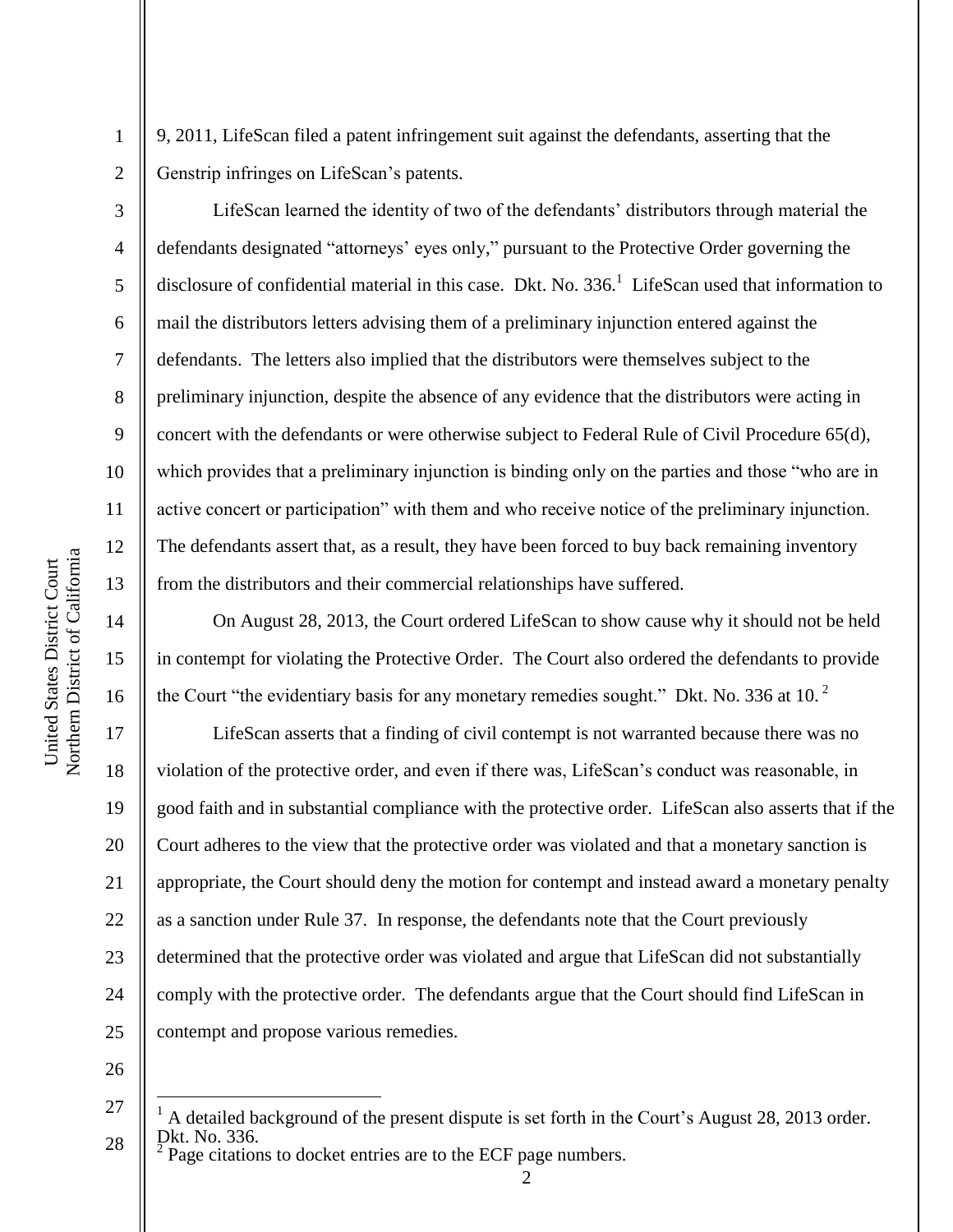3

4

5

6

7

8

9

10

11

12

13

14

15

16

17

18

19

20

21

22

#### **LEGAL STANDARD**

A party alleging civil contempt must establish that the accused party i) violated a court order, ii) beyond substantial compliance, iii) not based on a good faith and reasonable interpretation of the order, iv) by clear and convincing evidence. *See Labor/Cmty. Strategy Ctr. v. Los Angeles Cnty. Metro. Transp. Auth.*, 564 F.3d 1115, 1123 (9th Cir. 2009) (citing *In re Dual-Deck Video Cassette Recorder Antitrust Litig.,* 10 F.3d 693, 695 (9th Cir. 1993). "The contempt need not be willful, and there is no good faith exception to the requirement of obedience to a court order. But a person should not be held in contempt if his action appears to be based on a good faith and reasonable interpretation of the court's order." In re Dual-Deck Video Cassette Recorder *Antitrust Litig.,* 10 F.3d 693 at 695 (internal punctuation and quotations omitted). The Federal Circuit has stated that "[i]f there is a fair ground of doubt as to the wrongfulness of the defendant's actions said to be in contempt, the District Court should not entertain the civil contempt proceeding or find contempt." *Preemption Devices, Inc. v. Minnesota Min. & Mfg. Co.*, 803 F.2d 1170, 1173 (Fed. Cir. 1986).

## **DISCUSSION**

#### **A. LifeScan violated the Protective Order**

LifeScan argues in its response to the order to show cause that it did not violate the Protective Order because i) the identities of the defendants' distributors were "in the public domain" and ii) even if the identities were confidential, LifeScan's disclosure was permitted by the Protective Order because the information was disclosed in connection with prosecuting this litigation and to persons already aware of the information, given that the distributors already knew that they were the defendants' distributors.

23 24 25 26 27 28 The Court's order to show cause set forth in detail why LifeScan's conduct violated the Protective Order. See Dkt. No. 336. This was not a trivial or technical violation. As stated in that order, LifeScan concedes that it learned the identities of two of the defendants' distributors from confidential material. *Id*. at 2 (citing Dkt. No. 298 (Diskant Decl.) ¶ 20). The Court also previously rejected LifeScan's argument that its letters were for the purposes of *this* litigation. *See*  Dkt. No. 336 at 6-9. LifeScan's effort to reargue these points is not persuasive and the Court will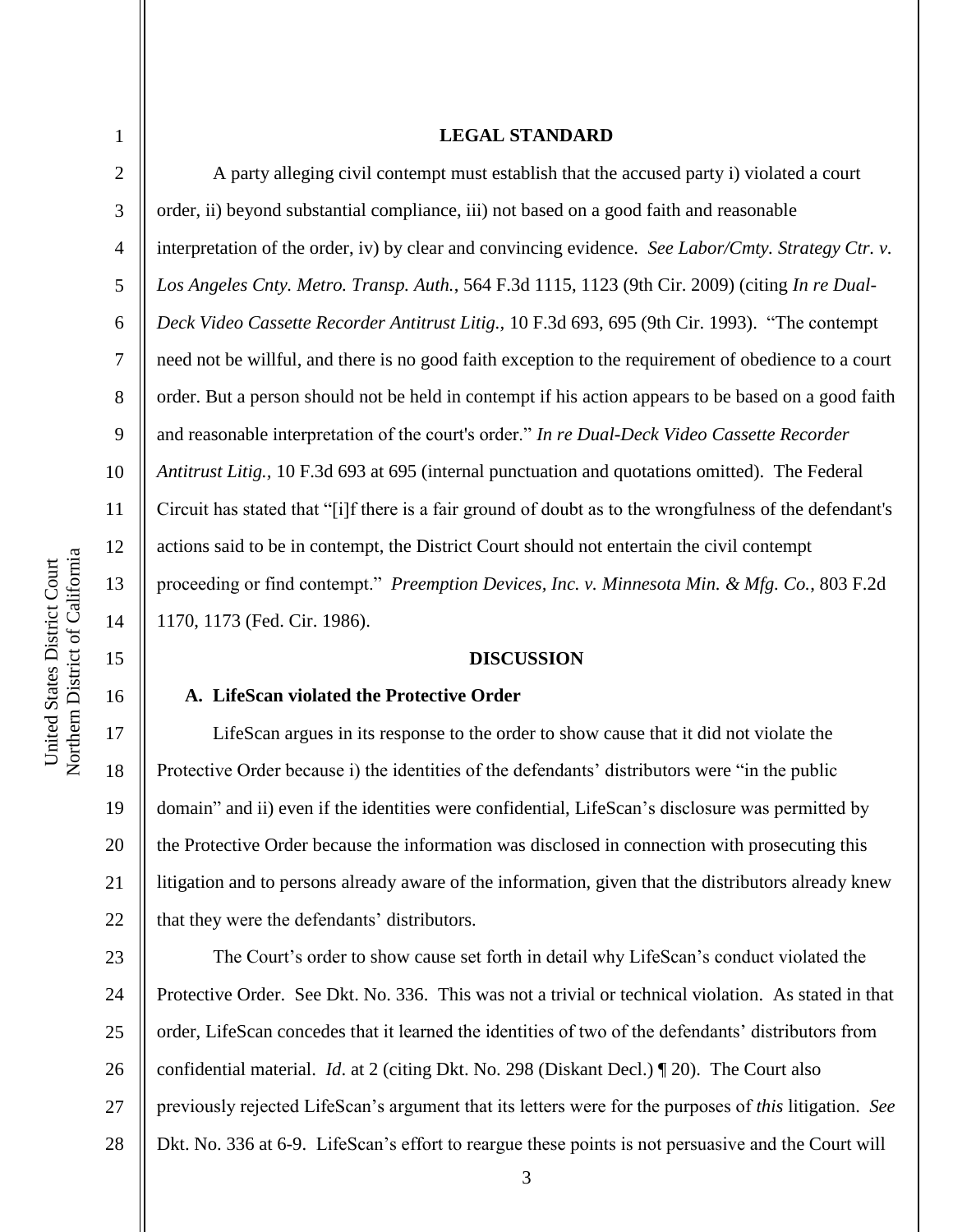3

4

5

6

7

8

9

11

12

13

14

15

16

17

18

19

20

21

22

23

24

25

26

27

 $\overline{a}$ 

not revisit its prior determination.

### **B. LifeScan's conduct does not warrant a contempt finding**

LifeScan asserts that its conduct does not constitute contempt because the defendants have not established by clear and convincing evidence that it was unreasonable for LifeScan to believe that the letters were permitted by the Protective Order because i) the identities of the defendants' distributors were not confidential *or* because ii) the letters were part of "this litigation."

10 LifeScan's first argument is meritless. The defendants have presented clear and convincing evidence that it was unreasonable for LifeScan to believe that the identities of the defendants' distributors were not subject to the Protective Order. LifeScan concedes that it learned the identities through information the defendants had designated for attorneys' eyes only. Moreover, as stated in the order to show cause:

> Defendants expressly stressed their fears about producing the distributor information to LifeScan. Defense counsel told one of LifeScan's attorneys over the telephone that "Defendants were very concerned that Lifescan would misuse the purchaser orders and invoices, including to contact and bully Defendants' customers. I warned [counsel for LifeScan] against misusing the documents in a manner inconsistent with the protective order." This unheeded warning reinforces the Court's view that LifeScan's failure to protect the information or to seek a modification of the Protective Order was unreasonable.

Dkt. No. 336 at 10 n.5 (internal citations omitted). If LifeScan believed that the information was not properly designated confidential, LifeScan should have challenged the designation through the mechanism detailed in the Protective Order. Protective Order  $\P$  6.<sup>3</sup> The Protective Order specifically states that "all parties shall continue to afford the material in question the level of protection to which it is entitled under the Producing Party's designation until the court rules on the challenge." Protective Order ¶ 6.3. Accordingly, LifeScan's belief that the identities were not confidential, and thus not subject to the Protective Order, was not reasonable.

However, the Court agrees that there is not clear and convincing evidence that it was unreasonable for LifeScan to believe that its issuance of the letters was in connection with its prosecution of "this litigation" within the meaning of the Protective Order. Protective Order  $\P$ 

Northern District of California Northern District of California United States District Court United States District Court

<sup>&</sup>lt;sup>3</sup> http://www.cand.uscourts.gov/stipprotectorder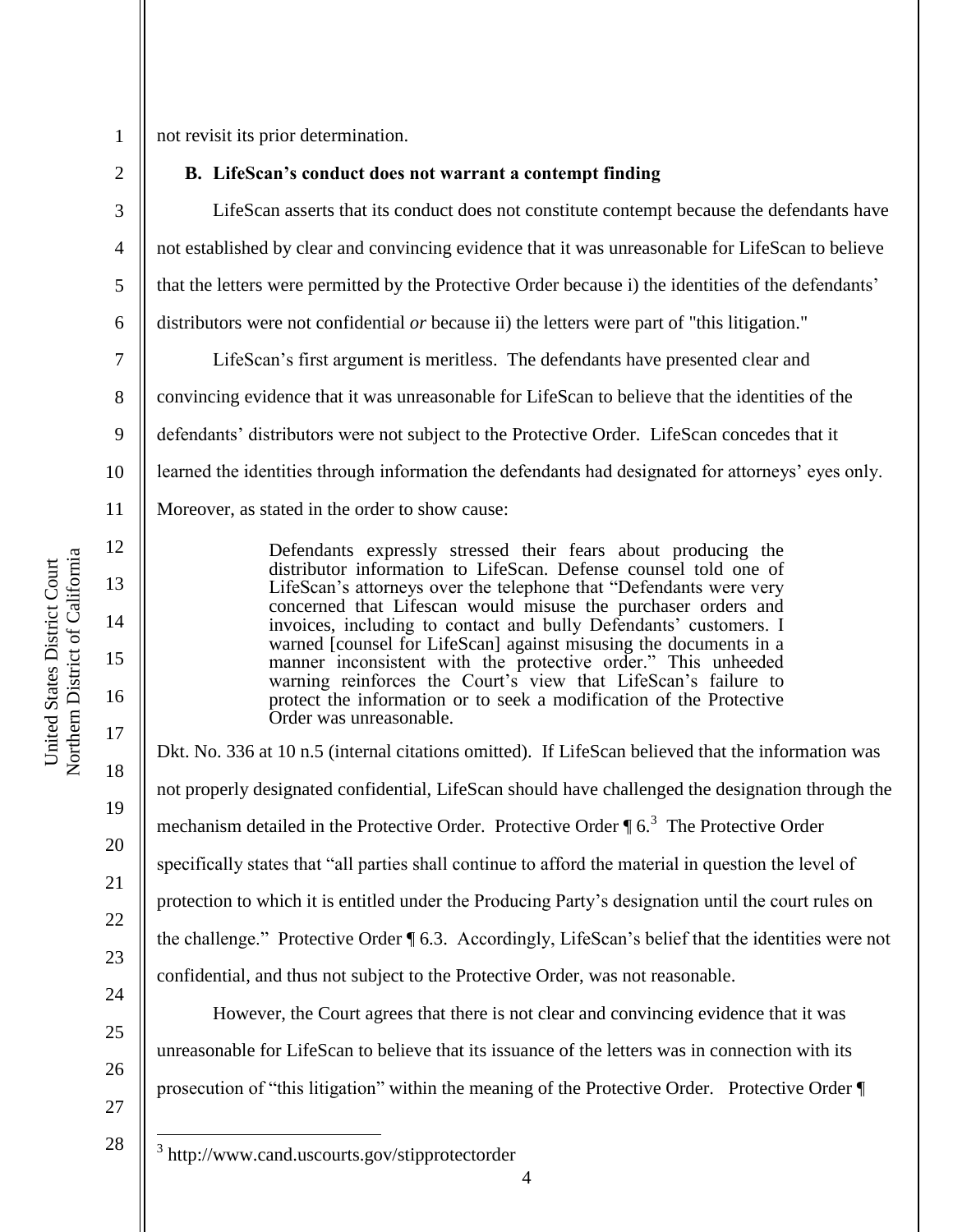2

3

4

5

6

7

8

9

10

11

12

13

14

15

16

17

18

19

20

21

22

23

24

25

26

27

7.1. LifeScan points out that "[i]t is indisputable that if a third party who had actual notice of the injunction colluded with the Defendants to violate the injunction, that third party could be found in contempt in this litigation." Dkt. No. 352 at 16. LifeScan thus reasons that "[i]t should be likewise indisputable that it would be part of prosecuting this case for LifeScan to pursue a motion for contempt in this case against such third parties." In support, LifeScan notes:

> In the long history of Rule 65 and its common law predecessors, we have found no case finding that notice to third parties of the existence of an injunction is not for purposes of the underlying litigation and no case in which a party has been held in contempt – or even accused of contempt – for giving notice of the existence of an injunction to third parties named only in confidential documents.

*Id.* at 22. LifeScan argues that "the absence of even a prior dispute on this issue supports LifeScan's view that its conduct was – at the least – a reasonable implementation of Rule 65.<sup>n</sup> *Id*. The defendants do not address LifeScan's argument on the merits or dispute the lack of any case addressing a similar situation. Rather, the defendants' response merely notes that the Court's order to show cause already determined that LifeScan's conduct was not in connection with this litigation. Dkt. No. 367 at 10.

The Court previously indicated that it did not question the subjective good faith of LifeScan's counsel in sending the cease and desist letters. (Dkt. No. 336 at 6). It now finds that the absence of authority addressing whether notice to third parties of an injunction is "for prosecuting, defending, or attempting to settle this litigation [where the injunction was entered]" means that the Court cannot say that LifeScan's position was unreasonable by clear and convincing evidence. Given that the injunction entered in this case binds third parties acting in concert with the defendants who receive notice of the injunction and that no one disputes LifeScan's right to send cease and desist letters to third parties whose identities it knew through public sources, it was not unreasonable to believe that providing notice of the injunction to third parties was in connection with "this litigation." LifeScan's interpretation was wrong. As set forth in the order to show cause, "[t]he distributors' possible future conduct does not make them part of this action,‖ and LifeScan's letters violated the Protective Order. But because there is no clear and convincing evidence that LifeScan did not have a good faith and reasonable interpretation of the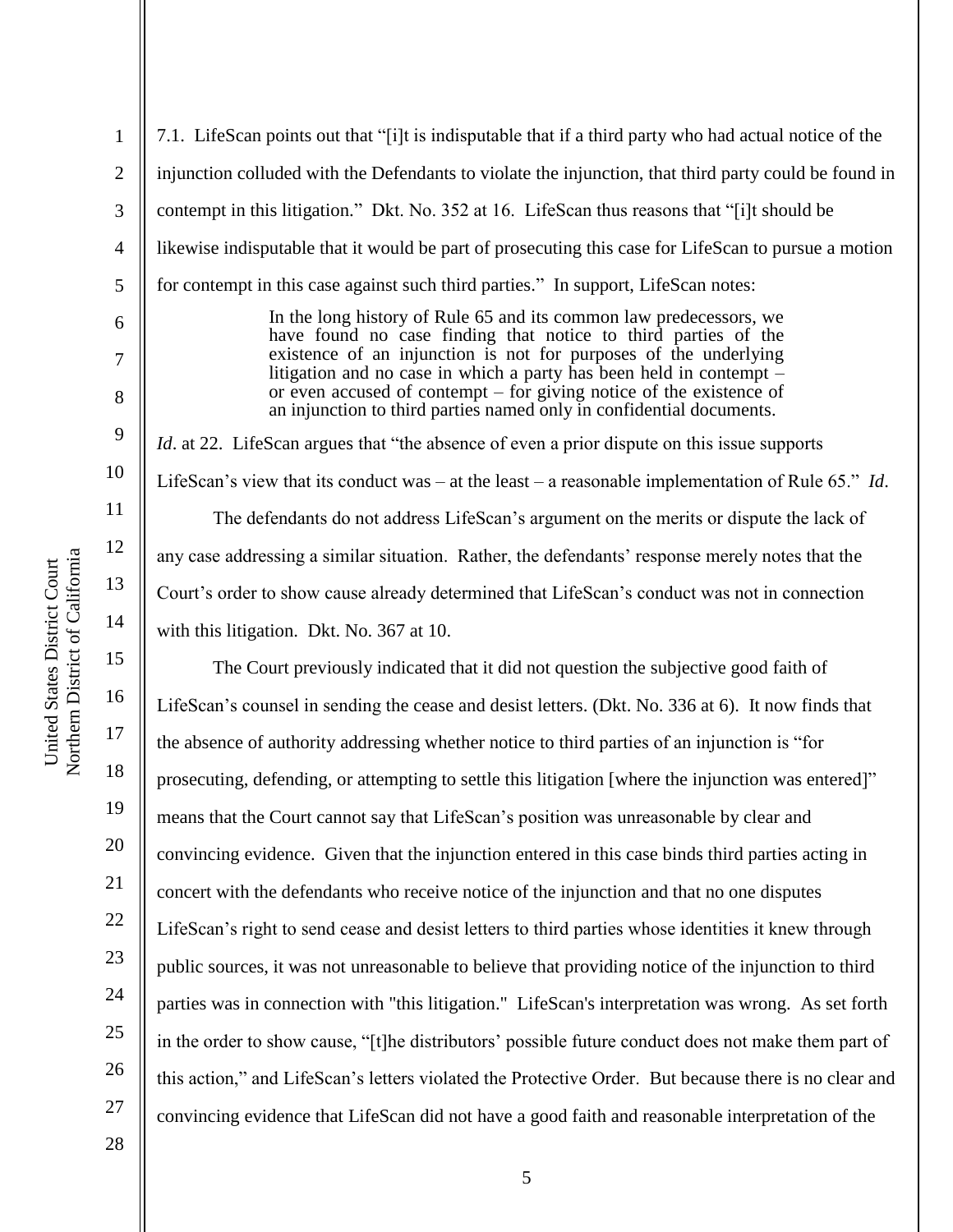2

3

4

5

6

7

8

9

10

11

12

13

14

15

16

17

18

19

20

21

22

Protective Order, the Court finds that LifeScan's conduct does not constitute contempt.

### **C. Remedies for LifeScan's violation of the Protective Order**

LifeScan's violation of the Protective Order, while not contempt, is still sanctionable under Federal Rule of Civil Procedure 37. *See, e.g., Falstaff Brewing Corp. v. Miller Brewing Co.*, 702 F.2d 770, 784 (9th Cir. 1983) ("failure to obey the protective discovery order exposed counsel and Falstaff to liability under Rule 37(b)(2) for the resulting costs and attorney's fees"); *Life Technologies Corp. v. Biosearch Technologies, Inc.*, C-12-00852 WHA JCS, 2012 WL 1600393  $(N.D. Cal. May 7, 2012)$  ("Rule 37 of the Federal Rules of Civil Procedure grants courts the authority to impose sanctions where a party has violated a discovery order, including a protective order issued pursuant to Rule 26(f)."); *see also Smith & Fuller, P.A. v. Cooper Tire & Rubber Co.*, 685 F.3d 486, 489 (5th Cir. 2012) ("There is thus significant authority in support of the imposition of Rule 37(b) sanctions for violation of Rule  $26(c)$  protective orders.").

Having established that LifeScan violated the protective order, the Court must determine the appropriate remedy. The defendants assert that they are entitled to i) attorneys' fees of \$41,914 in connection with briefing their motion for an order to show cause and the Court's order to show cause and ii) \$573,149 in lost profits resulting from LifeScan's violation of the Protective Order. The defendants also ask the Court to order LifeScan to iii) send letters informing the recipients of Mr. Diskant's earlier letters of the Court's contempt ruling and the reasons therefore, iv) create and post a video on Lifescan's website acknowledging and apologizing for the contempt, v) grant the defendants leave to conduct discovery into the scope of Lifescan's contempt and the associated injury and permit further briefing regarding the same.

a. Attorneys' fees

23 24 25 26 27 28 Defendants Decision Diagnostics Corp. and Pharmatech Solutions, Inc. assert that they have incurred \$23,014 in fees in connection with briefing the defendants' motion for an order to show cause and the Court's order to show cause. Dkt. No. 367-1 (Shaeffer Decl.) ¶ 2. Defendants Shasta Technologies, LLC and Conductive Technologies, Inc. assert that they have incurred \$18,900 in fees in connection with briefing the defendants' motion for an order to show cause and the Court's order to show cause. Dkt. No. 367-3 (Kanach Decl.) ¶ 2. The defendants assert a total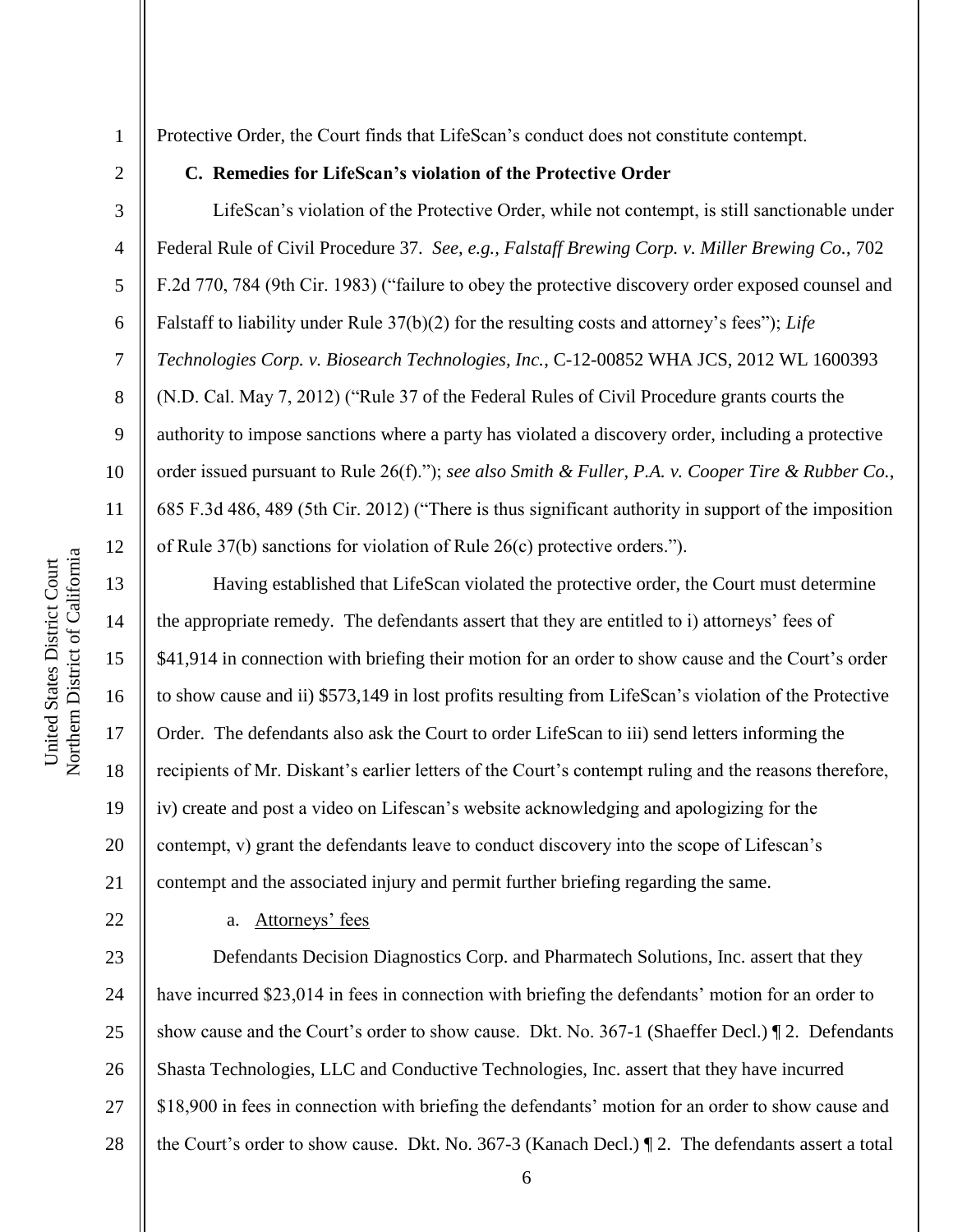2

3

4

5

6

7

8

9

10

11

12

13

14

15

16

17

18

19

20

21

22

23

24

25

26

of \$41,914 in attorneys' fees. LifeScan responds that "[t]he amount of attorneys' fees that Defendants expended on this motion is supported by competent evidence. If a monetary penalty is awarded, it should be limited to attorneys' fees." Dkt. No. 373-21 at 19.

The Court agrees that the defendants' request for attorneys' fees is supported by competent evidence and GRANTS the defendants request for attorneys' fees. Defendants Decision Diagnostics Corp. and Pharmatech Solutions, Inc. are awarded \$23,014 in attorneys' fees and defendants Shasta Technologies, LLC and Conductive Technologies, Inc. are awarded \$18,900 in attorneys' fees.

#### b. Lost profits

The defendants argue that the Court should order LifeScan to reimburse the defendants \$573,149 for lost profits from sales to four distributors that were allegedly "destroyed" as a result of LifeScan's letters. Dkt. No. 367 at 16. In support, the defendants have submitted the declaration of Keith Berman, Principal Executive Officer and Chief Financial Officer of defendant Decision Diagnostics and President of defendant PharmaTech Solutions. Mr. Berman asserts that the defendants received a purchase order from each of those four distributors, but "after the distributor and/or the distributor's customers received a letter from Mr. Diskant, Defendants were not able to realize the full benefit contemplated by the purchase order." Dkt. No. 383-3 ("Berman Decl.")  $\P 8$ . According to Mr. Berman, "the difference between the value of the purchase order and the lessened benefit that Decision Diagnostics and PharmaTech Solutions actually received because of Mr. Diskant's letters" is \$573,149. *Id.* 

LifeScan responds that two of the four distributors identified by the defendants did not receive a letter that violated the Protective Order and, consequently, profits allegedly lost from sales to those distributors, which the defendants allege total \$311,967, should be disregarded. As for the two distributors that did receive a letter in violation of the Protective Order, LifeScan asserts that the defendants have provided no competent evidence that the defendants' lost profits allegedly \$261,182—are due to LifeScan's letters. The Court addresses each argument in turn.

27 28 *First*, the Court agrees that sales allegedly lost to the two distributors that did not receive the improper letter from LifeScan are not at issue. One of those distributors did not receive *any*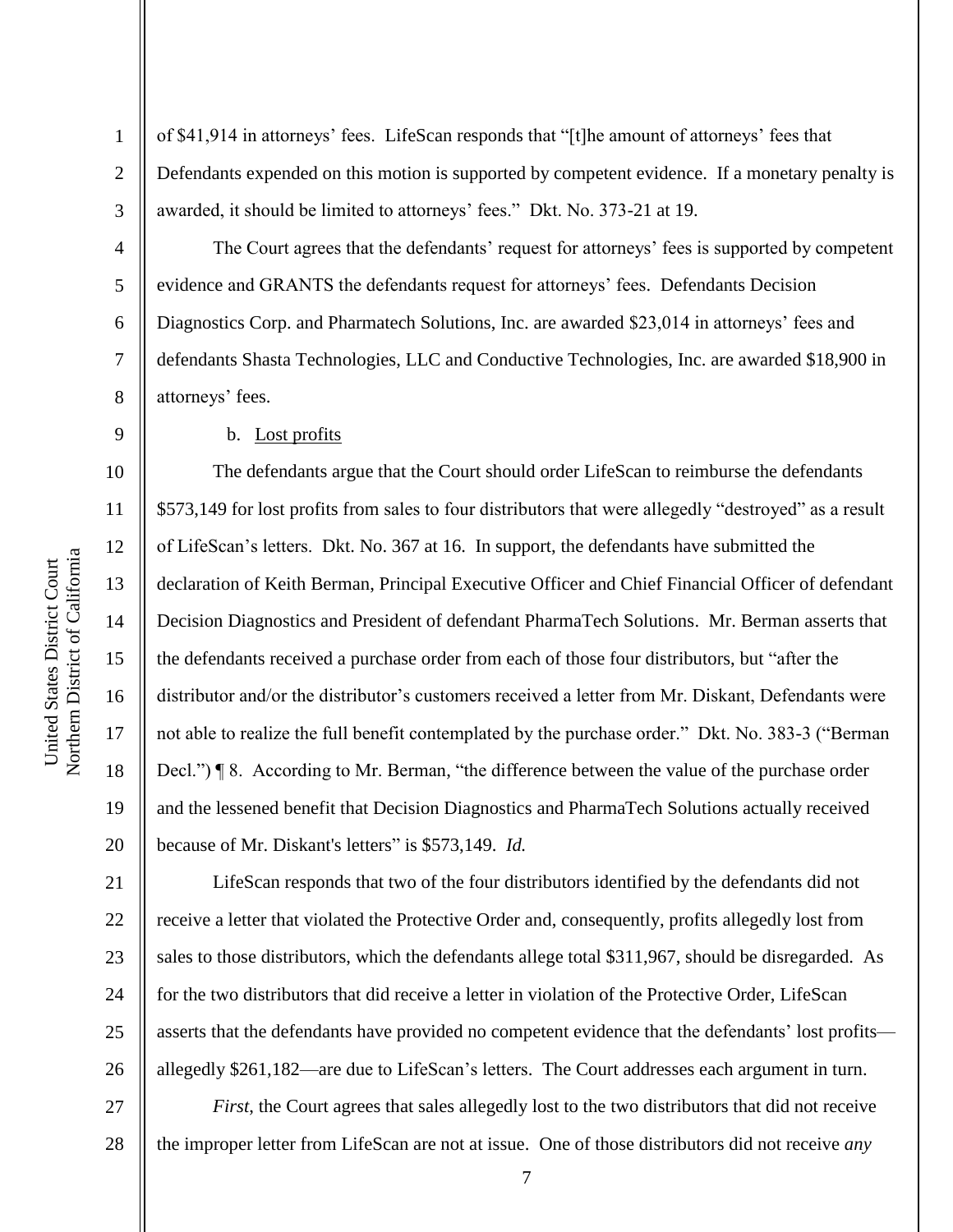2

3

4

5

6

7

8

9

10

11

12

13

14

15

16

17

letter from LifeScan, proper or improper. With respect to that distributor, Mr. Berman asserts "on information and belief," that it "refused to perform on the purchase order because of letters sent to [the distributor] and/or [the distributor's] retail partners," causing the defendants in  $$100,725$  in lost profits. Berman Decl. ¶ 10(b), (d).

The defendants have not proffered any support for this assertion. The distributor did not itself receive a letter from LifeScan, and there is no competent evidence that one of its retail partners received such a letter, much less that any letter sent to the retail partner violated the Protective Order. There are no declarations or communications from the distributor or its retail partner. Mr. Berman does not even disclose the supposed retail partner that received a letter from LifeScan, nor does Mr. Berman identify who told him that the retail partner received such a letter. The defendants have thus wholly failed to establish that LifeScan is to blame for the defendants' \$100,725 in lost profits to that distributor.

The other distributor did receive a letter from LifeScan, but it is undisputed that LifeScan determined its identity through publicly available information. *See* Dkt. No. 352 at 9. Accordingly, that letter did not violate the Protective Order and, consequently, Mr. Berman's unsupported assertion that the defendants lost \$211,242 in profits from sales to that distributor "as a direct result of Mr. Diskant's letter" is beside the point. *Id.*  $\P$  11(c).

18 19 20 21 22 23 24 25 26 27 28 *Second*, the Court also agrees that the defendants have not provided adequate evidentiary support for their claims that they lost \$261,182 in profits from sales to the two distributors that did receive letters from LifeScan in violation of the Protective Order. Mr. Berman asserts that the distributors agreed to purchase certain quantities of GenStrips from the defendants, and that the distributors "cancelled the purchase order and refused to take any further shipments in accordance with its terms . . . as a direct result" of LifeScan's letters to the distributors. Berman Decl.  $\P$  9, 12. The only evidence proffered by the defendants is Mr. Berman's bald assertion; there are no declarations or communications from the distributors reflecting that the letters from LifeScan had any impact on the distributors, much less that the letters caused them to cancel the purchase orders. Mr. Berman's unsupported assertion is an insufficient evidentiary basis for the monetary remedies the defendants seek. The Court DENIES the defendants' request for lost profits.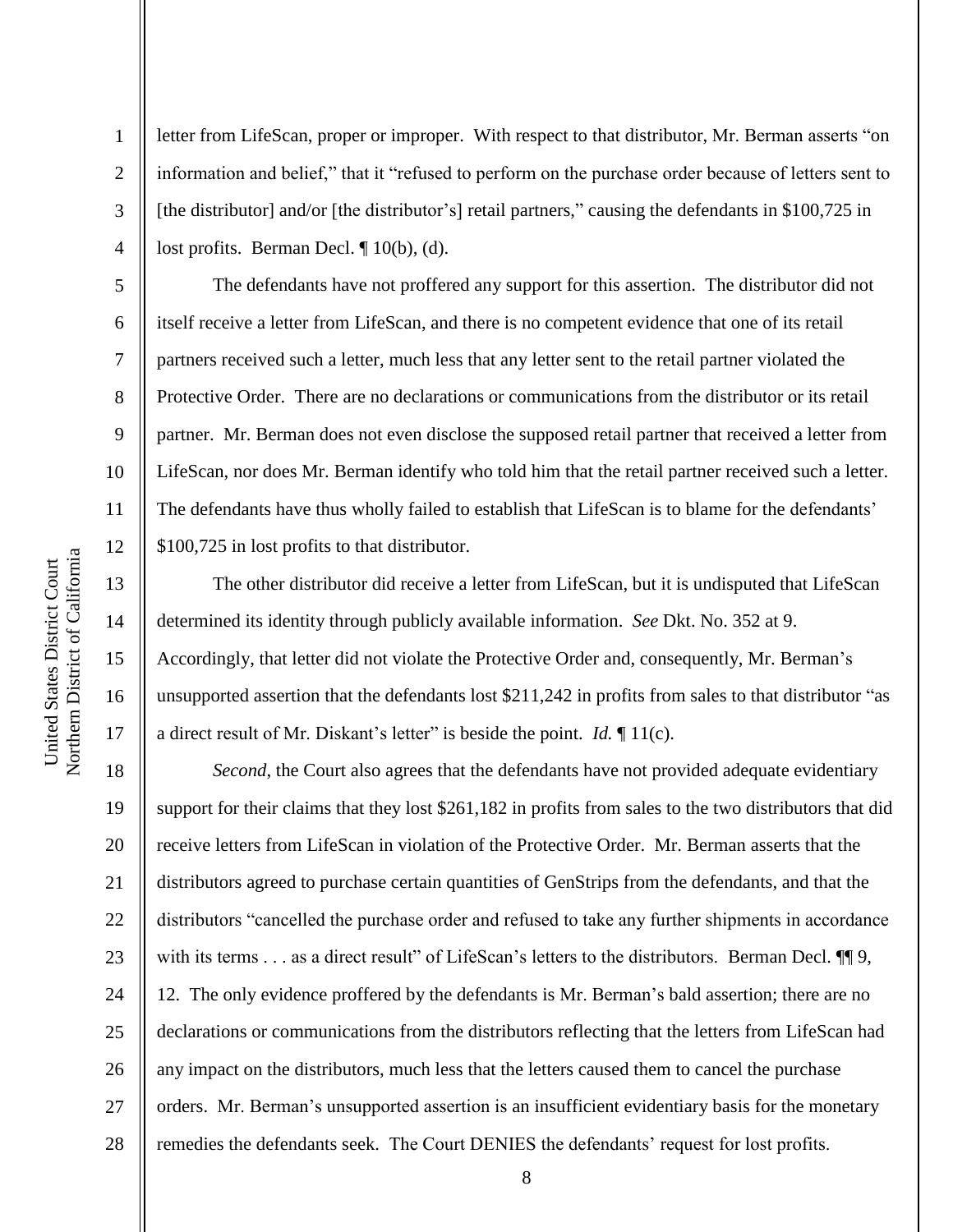Northern District of California Northern District of California United States District Court United States District Court

17

18

19

20

21

22

23

24

25

26

1 2 3 4 5 6 7 8 9 10 11 12 13 14 15 16 Moreover, Mr. Berman's declaration indicates that the defendants' distributors face challenges selling their inventory of GenStrips—and therefore may not want additional inventory—for reasons unrelated to LifeScan's letters. Mr. Berman states that he has received calls from "many" of the 8,500 independent pharmacies in the United States "demanding that Defendants buy back their existing GenStrip inventory." Berman Decl. ¶ 5. Mr. Berman states that he "do[es] not know how many of these independent pharmacies received letters from Mr. Diskant." *Id.* LifeScan responds that it only sent letters to nine of the defendants' "wholesale"  $distributor[s]$  or online seller[s]," as LifeScan stated in its earlier briefing in response to the defendants' motion for an order to show cause. Dkt. No. 373-20 ("Diskant Decl.")  $\P$  4.<sup>4</sup> None of those entities appear to be "independent pharmacies," and the distributors that did receive the improper letters are addressed above. LifeScan's assertion that it only sent letters to nine entities is consistent with the defendants' failure to provide evidence from any of the "many" independent pharmacies indicating that they received a letter from LifeScan. Accordingly, to the extent that many pharmacies are demanding that the defendants buy back their existing GenStrip inventory, it appears to the Court that they are doing so for reasons unrelated to the letters that LifeScan sent to the two distributors that it identified from confidential information.

The record suggests various reasons that the defendants' distributors or pharmacies may face challenges moving their inventory of GenStrips. Defendant Decision Diagnostics' Form 10- Q filed with the SEC for the quarter ending June 30, 2013 notes that "the overall at home testing market is being hindered by the general poor economic conditions [and] longer payment cycles from insurers.‖ Dkt. No. 373-14 at 23.

In addition, LifeScan's economic expert notes that, in a departure from the usual practice of a [company] selling test strips that are compatible *only* with that particular company's glucose meters . . . . [t]he GenStrip is the only disposable glucose test strip that is intended for use with glucose meters that are distributed by another company." Dkt. No.  $373-10$   $\blacksquare$  20-21. The expert concludes that "successfully launching such a product would require a significant investment to

27

 $\overline{a}$ 

<sup>28</sup>  $4$  As noted, only two of those entities' identities were discovered through confidential information; the remaining seven were identified from publicly available information.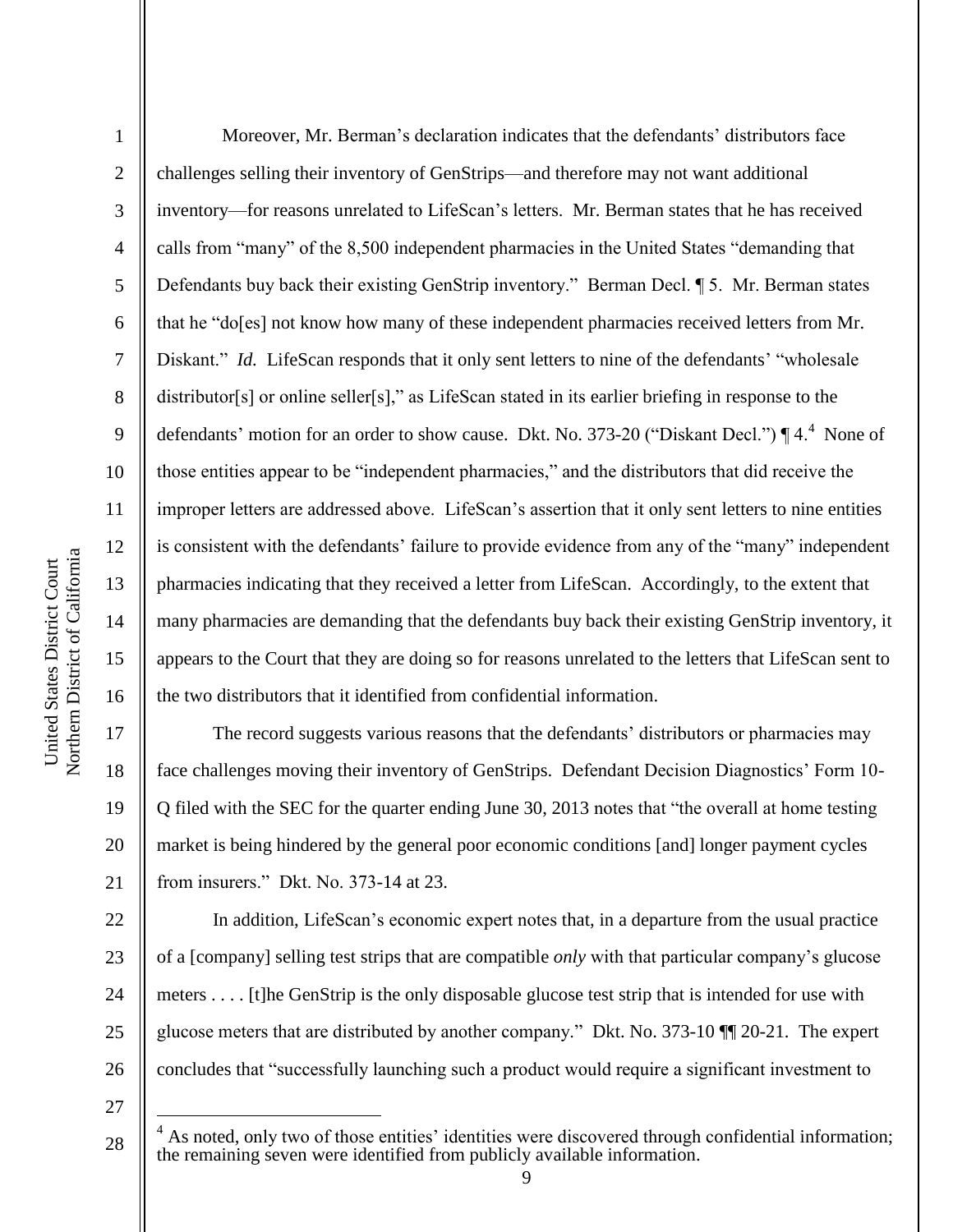2

3

4

5

6

7

8

9

10

11

12

13

14

15

16

17

18

19

20

21

22

23

24

25

26

27

create awareness and to educate," which the defendants have not done, instead limiting their advertising to "low visibility, low-cost promotion via the Internet." *Id.* ¶ 22-23. The defendants' apparent failure to invest in substantial marketing activities may indicate that consumer awareness of the GenStrip is limited and may not support the level of consumer interest anticipated by the defendants' distributors. The expert also notes that the GenStrip has received FDA approval only for particular meters that were purchased before July 2010 and, as a result, the GenStrip "is not approved for use with many of the OneTouch Ultra meters that are currently being used." *Id.*  $\P$  29.

The preceding discussion is not an endorsement of LifeScan's perspective on the defendants' product or marketing strategy. It does provide a plausible alternative explanation for the defendants' purported lost profits. But the reason the Court will not award sanctions on this basis is that defendants failed to provide sufficient evidence showing that LifeScan's conduct caused them to lose profits.

### c. Letters and video from LifeScan explaining contempt ruling and apologizing for contempt

The Court DENIES the defendants' request that the Court order LifeScan to "send letters informing the recipients of Mr. Diskant's earlier letters of the Court's contempt ruling and the reasons therefore" and to "create and post a video on Lifescan's website acknowledging and apologizing for the contempt." The Court's order and the publicly filed briefing adequately explain the relevant issues for any interested parties.

## d. Further discovery

The defendants request leave "to conduct discovery regarding Lifescan's letter writing campaign and permit further briefing regarding actual damages caused by Lifescan's contempt." Dkt. No. 367 at 15. Mr. Berman asserts that he has received calls from "many" pharmacies demanding that the defendants buy back inventory. The defendants do not need leave of the Court to ask any of these pharmacies whether they received a letter from LifeScan. Defendants' failure to provide direct or indirect evidentiary support from the pharmacies that points to a relationship between LifeScan's conduct and defendants' alleged lost profits is significant. In light of LifeScan's assertion that it only sent letters to the nine entities already disclosed in its prior